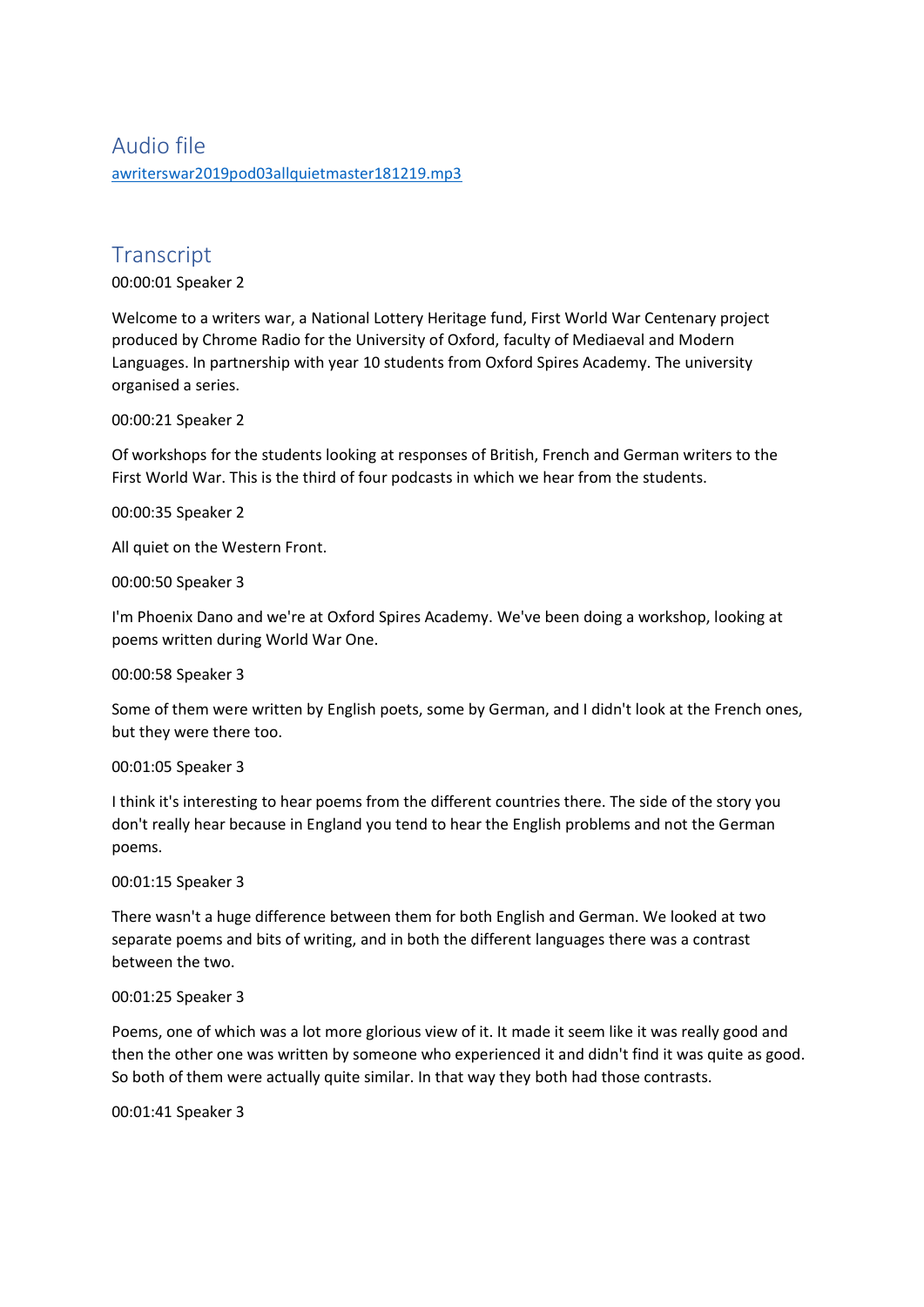I found that German found very difficult to translate because a lot of it is language you don't hear spoken language and written language tend to be very different. So what we learn in German lessons and what we were reading was very different.

00:01:54 Speaker 3

We wrote poems.

00:01:56 Speaker 3

Based on more Modern Warfare stuff that would happen now, mine was quite simple.

### 00:02:03 Speaker 3

If we were to war, we'd see that it is really not worth the trouble. Drones don't sound so good to me, nor being buried under rubble fires that rubbish the land and blistering bio weapons. To do this to learn by hand, there must be something wrong with us.

## 00:02:19 Speaker 3

I think something to do with the spread awareness of the different sides of the war and how people who were in universities and colleges at the time would have had to go off and fight and probably would have never come back.

#### 00:02:43 Speaker 4

I'm Molly Almaden, we're Oxford Spires Academy. We've been analysing poetry rule poets specifically and in different languages as well.

#### 00:02:51 Speaker 4

Why did German, other people did French? We were looking at the First World War and different representations of the First World War. People who hadn't been to war. People who had been to war.

#### 00:03:02 Speaker 4

And were there expectations and we are.

#### 00:03:04 Speaker 4

That's what I rather liked Wilfredo because of his use of onomatopoeia his political sounds the way he represents war, using similes, metaphors, and in German.

#### 00:03:15 Speaker 4

We were looking at a passage from all quiet on the Western Front by remark about going toward and seeing the horrific side of war and about people.

#### 00:03:24 Speaker 4

We're forcing people to go in the pressure. If you think oh you were.

#### 00:03:27 Speaker 4

Called a coward. I think our perception of war will change because we've looked at poets who have experienced war and it will probably change a lot of people opinions about war and what it was like and what happened.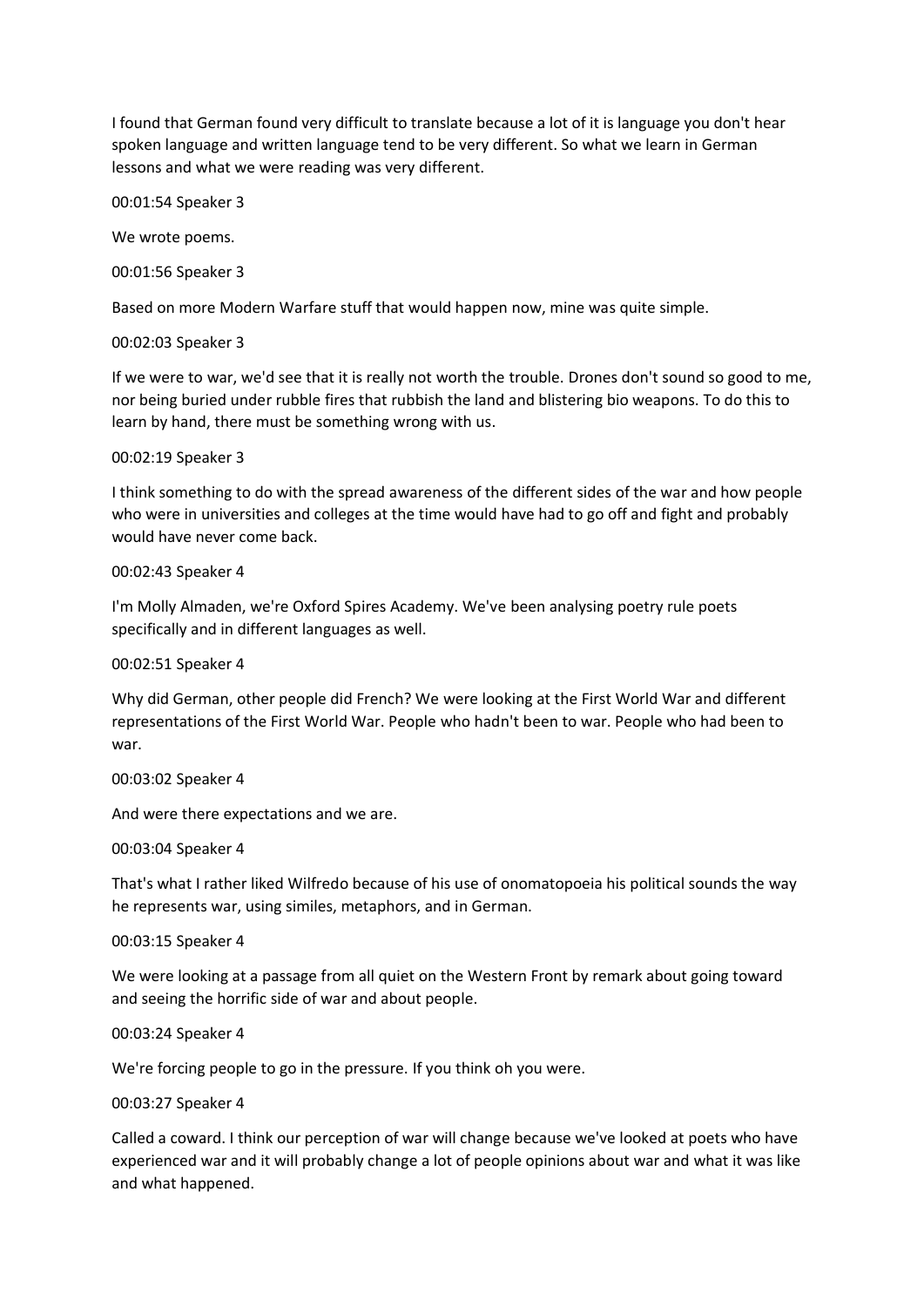#### 00:03:39 Speaker 4

My parents are from Germany, Ireland and Pakistan. Obviously Germany was associated with the First World War and the Second World War and then Pakistan.

#### 00:03:50 Speaker 4

You have a lot of conflicts about the border and the separation from India and Pakistan. My grandpa had to flee the country just after the partition and a lot of my family.

#### 00:03:59 Speaker 4

Also left that part of the country just before the partition. Do you have to escape it? Unfortunately, not many people were as lucky.

#### 00:04:07 Speaker 4

I know that my great grandmother had to flee Germany with her husband because she was a Jewish German and come to England as an immigrant.

#### 00:04:14 Speaker 4

She was also pregnant at the time. She had to leave her sisters and her family because they didn't believe that the world was going to happen, but she knew that there could be at war and she want to escape it. She was a dentist in Germany and she wasn't allowed to do what.

#### 00:04:26 Speaker 4

She loved and neither was her husband because they were both Jewish.

#### 00:04:29 Speaker 4

So it is very emotional to look at the different parts and see what my family could have experienced. And I know that some of my family did die in the war and I don't think there are many letters back from them.

#### 00:04:40 Speaker 4

I know that people did fight in this XML board as well as the First World War from my family and from the Second World War we don't.

00:04:46 Speaker 4

Have much either.

00:04:47 Speaker 4

This is my poem that I wrote.

00:04:49 Speaker 4

After we looked on the matter period of modern war, it talks about the disaster of explosions and how when you're dead, you are with your friends once more. Like when you hang out with your friends at home and you'll find me at peace.

00:05:01 Speaker 4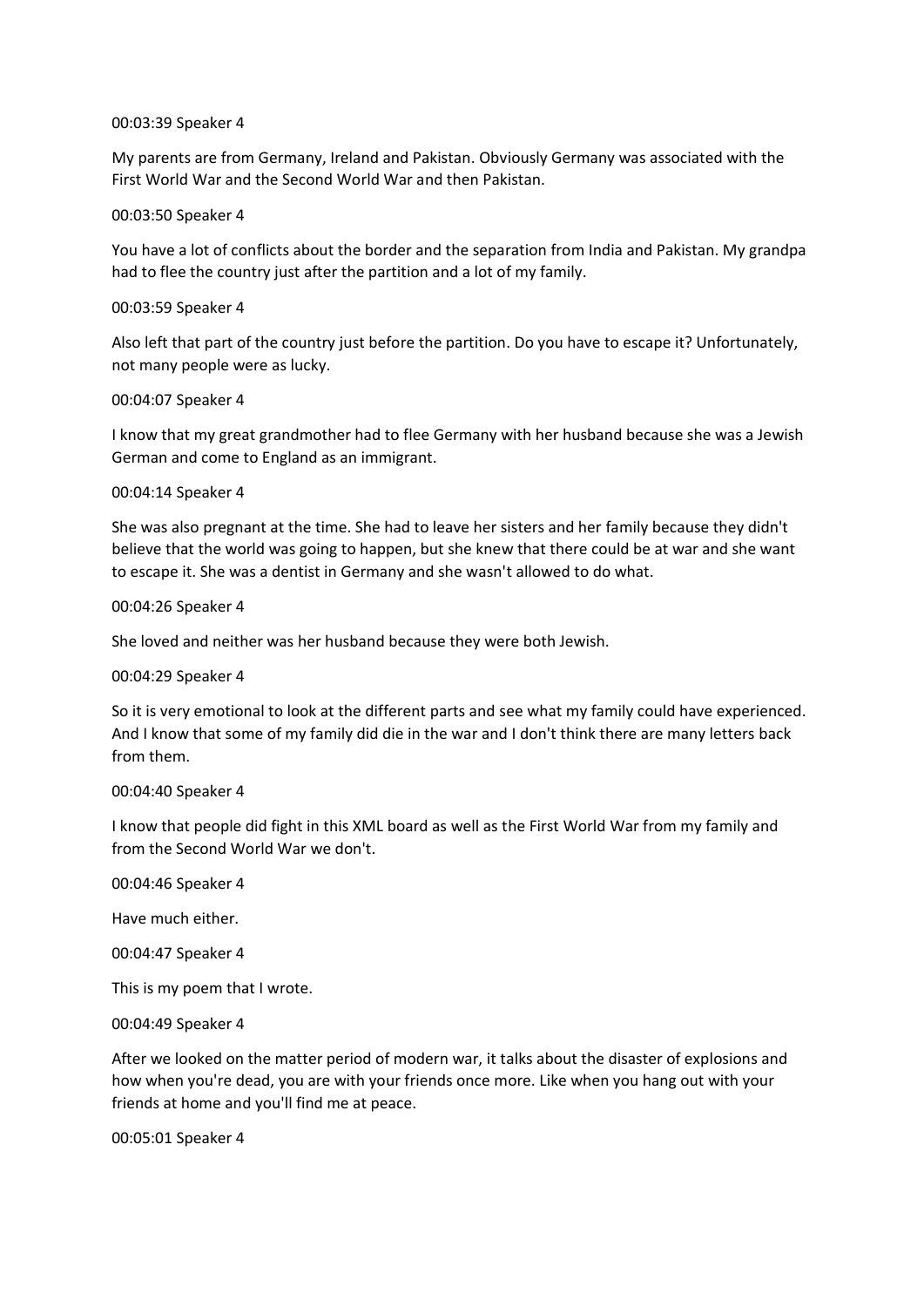Destruction from a single sounds silence of an explosion. Stamps from fleeting drums in remembrance of an explosion. Towns painted with the falling blood that drips in quietly friends together once more.

00:05:33 Speaker 4

I'm Sophia, I found the workshops are interesting. You got to learn a bit more about the war, poetry and how people thought more.

00:05:42 Speaker 4

What was most interesting to me about the whole experience was the fact that people who weren't in the world. That's all these nice poems.

00:05:51 Speaker 4

And people who were.

00:05:52 Speaker 4

That the reality of.

00:05:54 Speaker 5

I'm Erica, I found these workshops really interesting. I feel like I know a lot more about the reality of the war through his poems because their first hand experience.

00:06:05 Speaker 5

I think it's really important to talk about what these soldiers went through in the war because it was so horrible, more fraternal wrote about the gas attacks.

00:06:13 Speaker 5

He really described in.

00:06:14 Speaker 5

Detail, and I thought that was really harrowing.

00:06:17 Speaker 4

And it wasn't just happening in England when we looked at the German poem. It was the same with German people who had gone to war, though also saying how?

00:06:27 Speaker 4

The stabbing had been we works poem.

00:06:31 Speaker 4

We've always worked together. 'cause we?

00:06:33 Speaker 4

Thought we could create ideas better.

00:06:36 Speaker 4